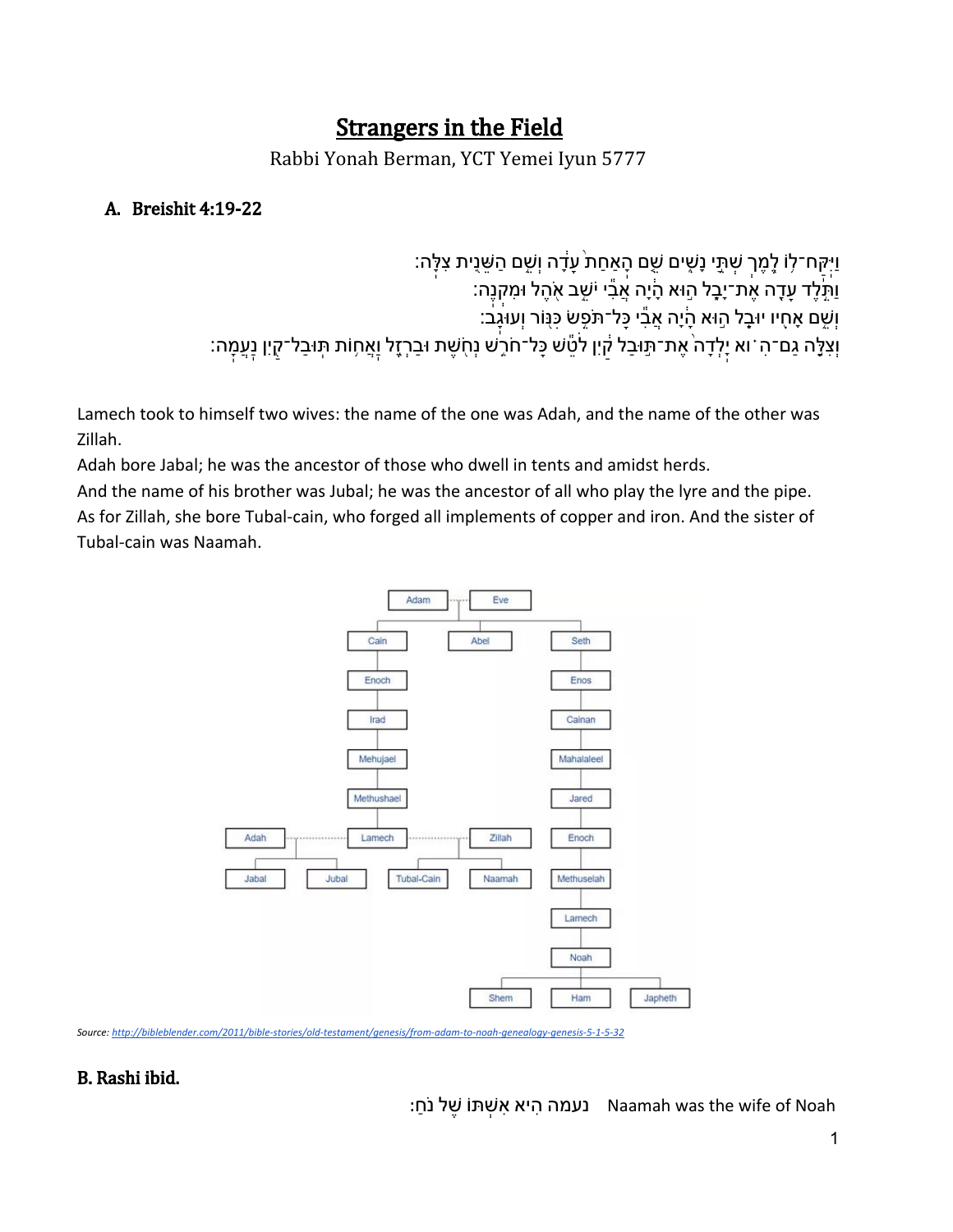וַיֵּצָא יַעֲקֻׂב מִבְּאֵר שֶׁבַע וַיֵּלֶךְ חָרְנָה:

וַיִּפְגַּע בַּמָּקוֹם וַיָָלֶן שָׁם ֹכִּי־בָא הַשֶּׁמֶשׁ וַיִּקַּח מֵאַבְנֵי הַמָּקוֹם וֵיֶשֶׂם מְרְאֲשֹׁתָיו וַיִּשְׁכָּב בַּמָּקוֹם הַהְוּא:

וְיָּחֲל<sup>ִי</sup>ם וְהִנָּה סֻלָּם מֵצָּב אַרְצָה וְרֹאשׁוֹ מַגֵּיִעַ הַשָּׁמֶיְמָה וְהִנֵּה מַלְאֲכֵי אֱלֹהִים עֹלִים וְיֹרְדָים בְּוֹ:

ּוְהִנֵּה יְהוָה נִצָּב עָלָיו ֿוַיֹּאמַר אֲנֵי יְהוָ־ה אֱלֹהֵי אַבְרָהַם אָבִׁיךָ וֵאלֹהֶי יִצְחֶק הָאָ־רֶץ אֲשֶׁר אַתָּה שֹׁכֵב עָלֶיהָ לְךָ אֶתְנֵנָּה ּוּלְזַרְעֶךָ:

וְהָיֶה זַרְעֲךָ כַּעֲפֵר הָאֶׁרֶץ ו<sub>ָ</sub>פָּרַצְתָּ יֶמָּה וְקֻדְמָה וְצָפְנָה וָנֵגְבָּה וְנִבְרָכָוּ בְרָ כָּל־מִשְׁפְּחִת הָאֲדָמָה וּבְזַרְעֶךָ:

וְהִנֵּה אָנֹכִי עִמָּ ךְ וּשְׁמַרְתִּיךָ בְּכַל אֲשֶׁר־תֵּלֵךְ וַהֲשָׁבֹתִיךָ אֶל־הָאֲדָמֶה הַזֹּאת כִּי לַא אֶעֱזָבְרָ עַד אֲשָר אִם־עָשִׂיתי אָת ָאֲשׁר־דַּבְּרָתִי לַךְ

ַוַּיִּיקֵץ יַעֲקֹב ֿמִשְׁנָתוֹׁ וַיֹּאמֶר אָכֵן יֵשׁ יְהוָה בַּמָּקוֹם הַזָּה וְאָנֹכִי לָֹא יָדְעְתִּי:

וַיִּירָא<sup>´</sup>וַיֹּאמַ֫ר מַה־נּוֹרָא הַמָּקוֹם הַזֶּה אַין זֶ´ה ָכִּי אִם־בֵּית אֱלֹהִים ٰוְזֶה שַׁעַר הַשָּׁמְיִם:

וַיֵּשְׁכֵּם יַעֲקֹׁב בַּב<sup>ֵי</sup> קֶר וַיִּקַּח אֶת־הָאֶ֫בֶן <mark>ֹאֲשֶׁר־ש</mark>ָׂם מְרְאֲשֹׁתָוּ וַיֶּשֶׁם אֹתָהּ מַצֵּבָה וַיִּצְק שֶׁמֶן עַל־רֹאשְׁהּ:

וַיִּקְרָא אֶת־שֶׁם־הַמֶּקוֹם הַהֻוּא בְּית־אֶל וְאוּלָם לוּז שֵׁם־הָעָיר לָרִאשֹׁנְה:

וַיִּדֶּר יַעֲקֹב נֶדֶר לֵאמֶר אִם־יִהְיֶה אֱלֹהִים עִמָּדִ־י וּשְׁמָרַנִּי בַּדֶּרֶךְ הַזֶּה אֲשֶׁר אָנֹכֵי הוֹלֵךְ וְנְתַן־לִי לֶחֶם לֶאֱכֹל וּבֶנֶד ִלְל ֽבֹּשׁ׃

וְשַׁבְת<mark>ָ</mark>י בְשָׁלֻוֹם אֶל־בֵּית אָבָי וְהָיֶה יְהוָה לָי לֵאלֹהְיִם:

ֿוְהָאֶבֶן הַז<sup>ֹ</sup>יאת אֲשֶׁר־שַׂמְתִּי מַצֵּבָה יִהְיֶה בֵּית אֱלֹהָים וְכֹל אֲשֶׁר תִּתֶּן־לִי עַשֶּׂר אֲעַשְׂרֶנּוּ לְךְ:

And Jacob left [Beer-sheba](http://bible.ort.org/books/pentd2.asp?ACTION=displaypage&BOOK=1&CHAPTER=28#C536) and headed toward [Charan.](http://bible.ort.org/books/pentd2.asp?ACTION=displaypage&BOOK=1&CHAPTER=28#C537)

He came to a familiar place (the place) and spent the night there because the sun had already set. Taking some stones, he placed them at his head and lay down to sleep there.

He had a vision in a dream. A ladder was [standing](http://bible.ort.org/books/pentd2.asp?ACTION=displaypage&BOOK=1&CHAPTER=28#C538) on the ground, and its top reached up toward [heaven.](http://bible.ort.org/books/pentd2.asp?ACTION=displaypage&BOOK=1&CHAPTER=28#C538) God's angels were going up and down on it.

Suddenly he saw God standing [over](http://bible.ort.org/books/pentd2.asp?ACTION=displaypage&BOOK=1&CHAPTER=28#C539) him.

[God] said, 'I am God, Lord of Abraham your father, and Lord of Isaac. I will give to you and your descendants the land upon which you are lying.

Your descendants will be like the dust of the [earth](http://bible.ort.org/books/pentd2.asp?ACTION=displaypage&BOOK=1&CHAPTER=28#C540). You shall spread out to the west, to the east, to the north, and to the south. All the families on earth will be blessed through you and your [descendants.](http://bible.ort.org/books/pentd2.asp?ACTION=displaypage&BOOK=1&CHAPTER=28#C541) I am with you. I will protect you wherever you go and bring you back to this soil. I will not turn aside from you until I have fully kept this promise to you.'

Jacob awoke from his sleep. 'God is truly in this place,' he said, 'but I did not know it.'

He was frightened. 'How awe-inspiring this place is!' he exclaimed. 'It must be God's temple. It is the gate to heaven!'

Jacob got up early in the morning and took the stone that he had placed under his head. He stood it up as a pillar and poured oil on top of it.

He named the place God's [Temple](http://bible.ort.org/books/pentd2.asp?ACTION=displaypage&BOOK=1&CHAPTER=28#C542) (*[Beth](http://bible.ort.org/books/pentd2.asp?ACTION=displaypage&BOOK=1&CHAPTER=28#C542) El*[\).](http://bible.ort.org/books/pentd2.asp?ACTION=displaypage&BOOK=1&CHAPTER=28#C542) The town's original name, however, had been [Luz](http://bible.ort.org/books/pentd2.asp?ACTION=displaypage&BOOK=1&CHAPTER=28#C543). Jacob made a vow. 'If God will be with me,' he said, 'if He will protect me on the journey that I am taking, if He gives me bread to eat and clothing to wear,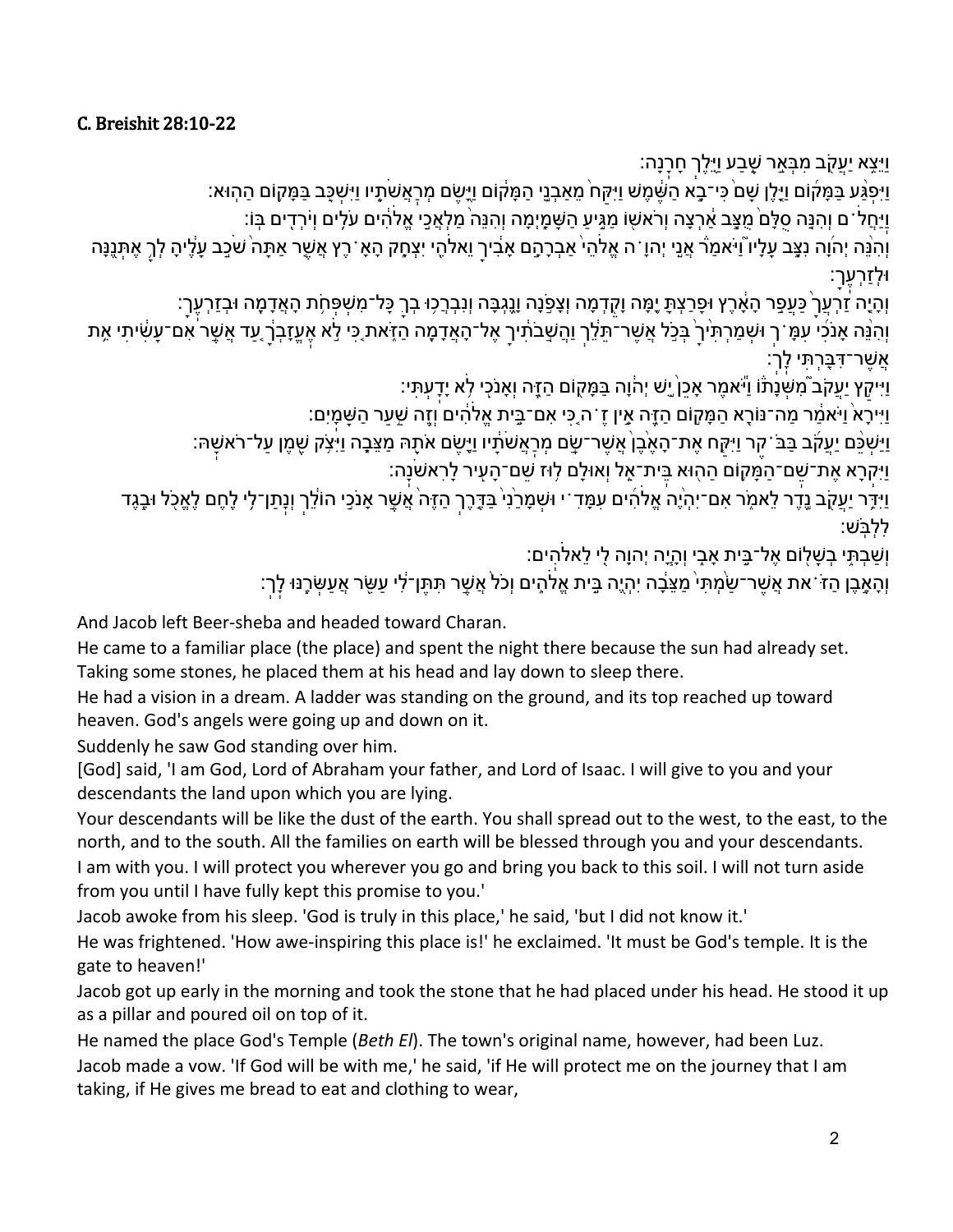and if I return in peace to my father's house, then I will [dedicate](http://bible.ort.org/books/pentd2.asp?ACTION=displaypage&BOOK=1&CHAPTER=28#C544) myself totally to God. Let this stone that I have set up as a pillar become a [temple](http://bible.ort.org/books/pentd2.asp?ACTION=displaypage&BOOK=1&CHAPTER=28#C545) to God. Of all that You give me, I will set aside a [tenth](http://bible.ort.org/books/pentd2.asp?ACTION=displaypage&BOOK=1&CHAPTER=28#C546) to You.'

D. Breishit 32:1-4

ַיַּשְׁכֵּם לָבָׁן בַּב<sup>ֵּ</sup> קֶר וַיְנַשָּׁק לְבָנָיו וְלִבְנוֹתָיו וַיְבָרֶךְ אֶתְהֶם וַיֵּלֶךְ וַיֶּשָׁב לָבָן לִמְקֹמְוֹ: וְיַעֲקֹב הָלַךְ לְדַרְכ<mark>ֶּ</mark>וֹ וַיִּפְגְּעוּ־בָוֹ מַלְאֲכֵ<mark>י אֱ</mark>לֹהְים: ֿיַיִּאמֶר יַעֲקֹב<sup>ֹ</sup> כַּאֲשֶׁר רָאָם מַחֲנֶה אֱלֹהֶים זֶה וַיִּקְרָא שֶׁם־הַמָּקוֹם הַהָוּא מְחֲנְֽיִם:

וַיִּשְׁלֵּח יַעֲקָב מַלְאָ**ֹכִי**ם ׁלְפֶׂנָיו אֶל־עֵשָׂו אָחֶיו אָרְצָה שֻׂעְיר שְׂדֶה אֱדְוֹם:

Laban got up early the next morning and kissed his grandsons and daughters goodbye. He then blessed them and left to return home.

Jacob also continued on his way. He encountered [angels of God.](http://bible.ort.org/books/pentd2.asp?ACTION=displaypage&BOOK=1&CHAPTER=32#C594)

When Jacob saw them, he said, 'This is God's camp.' He named the place [Twin](http://bible.ort.org/books/pentd2.asp?ACTION=displaypage&BOOK=1&CHAPTER=32#C595) [Camps](http://bible.ort.org/books/pentd2.asp?ACTION=displaypage&BOOK=1&CHAPTER=32#C595) (*[Machanaim](http://bible.ort.org/books/pentd2.asp?ACTION=displaypage&BOOK=1&CHAPTER=32#C596)*).

Jacob sent messengers ahead of him to his brother Esau, to [Edom's Field](http://bible.ort.org/books/pentd2.asp?ACTION=displaypage&BOOK=1&CHAPTER=32#C597) in the [Seir area.](http://bible.ort.org/books/pentd2.asp?ACTION=displaypage&BOOK=1&CHAPTER=32#C598)

E. Rashi ibid.

וישלח יעקב מלאכים ַמְלאִָכים ַמ ָמּשׁ (בראשית רבה):

#### F. Breishit 32:25-31

וַיִּוָּתֵר יַעֲקֹב לְבַדֶּוֹ וַיֵּאָבֶק אִישׁ ׁעִמּׁוֹ עָד עֲלָוֹת הַשְָּחַר: ַיַּ ֹרְא ּכֵּי לָֹא יָכֹל<sup>ּ (</sup>לֹוֹ וַיִּגָּע בְּכַף־יְרֵכֶוֹ וַתֵּקְעֹ כַּף־יֶהֶ<sup>'</sup>רְ יַעֲקֹּב בְּהֶאָבְקָוֹ עִמְּוֹ: וַיֹּאמֶר שַׁלְחֵנִי כִּי עָלָה הַשֶּׁחַר וַי<sup>ֹּ</sup>אמֶר<sup>י</sup> לַ<sup>ֹ</sup>א אֲשְׁלֵחְךָ כִּי אִם־בֵּבְכְתְּֽנִי: ֿוַיִּאמֶר אֵלָיו מַה־שְׁמֶךָ וַיִּאמֶר יַעֲק<mark>ֹ</mark>ב: ַוַּ אֹמֶר לֹא יַעֲקֹב<sup>ֹ</sup> יֵאָמֶר עוֹד<sup>ֹ</sup> שִׁמְּךָ כִּי אִם־יִשְׂרָאֵל כְּי־שָׂרֶיתָ עִם־אֱלֹהֵים וְעִם־אֲנָשָׁים וַתּוּכְָל: וַיִּשְׁאַל יַעֲק<sup>ִי</sup> ב וַיֹּאמֶר הַגְּידָה־נֵּא שְׁמֶרָ וַיֹּאמֶר לָמָה זֶה תִּשְׁאַל לִשְׁמָי וַיְבָרֶךְ אֹתֻוֹ שְׁם: וַיִּקְרָא יַעֲקֹב שָׁם הַמָּקוֹם פְּנִיאֶל כִּי־רָאֶיתִי אֱלֹהִים ׁפָּנֵים אֶל־פָּנִים וַתִּנָּצֶל נַפְשִׁי:<br>

A [stranger](http://bible.ort.org/books/pentd2.asp?ACTION=displaypage&BOOK=1&CHAPTER=32#C602) [appeared and] wrestled with him until just before daybreak. When [the stranger] saw that he could not defeat him, he touched the upper joint of [Jacob's] [thigh.](http://bible.ort.org/books/pentd2.asp?ACTION=displaypage&BOOK=1&CHAPTER=32#C603) Jacob's hip joint became dislocated as he wrestled with [the stranger].

'Let me leave!' said [the stranger]. 'Dawn is breaking.'

'I will not let you leave unless you bless me.'

'What is your name?'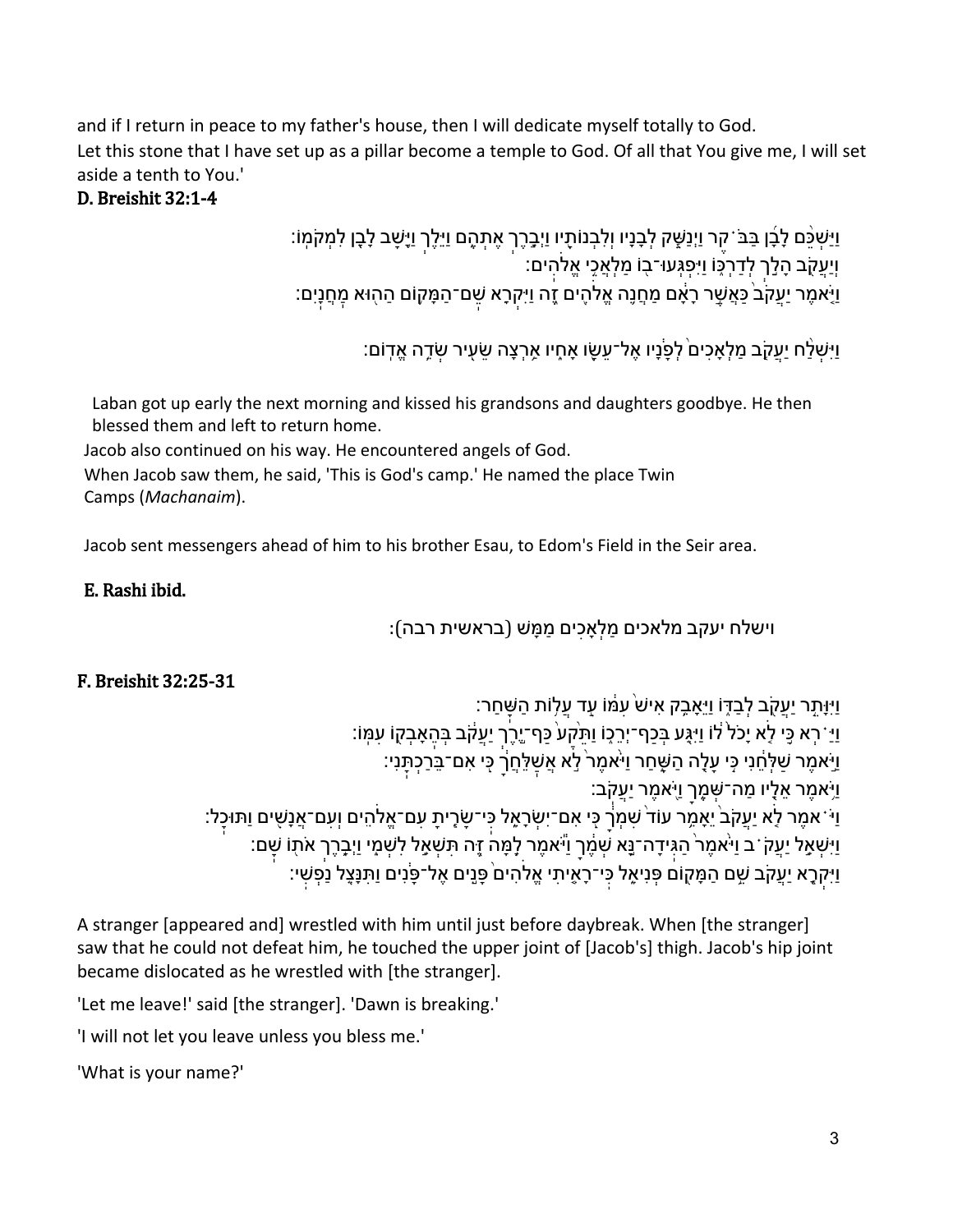'Jacob.'

'Your name will no longer be said to be Jacob, but [Israel](http://bible.ort.org/books/pentd2.asp?ACTION=displaypage&BOOK=1&CHAPTER=32#C604) (*[Yisra'el](http://bible.ort.org/books/pentd2.asp?ACTION=displaypage&BOOK=1&CHAPTER=32#C604)*[\).](http://bible.ort.org/books/pentd2.asp?ACTION=displaypage&BOOK=1&CHAPTER=32#C604) You have [become](http://bible.ort.org/books/pentd2.asp?ACTION=displaypage&BOOK=1&CHAPTER=32#C605) great (*[sar](http://bible.ort.org/books/pentd2.asp?ACTION=displaypage&BOOK=1&CHAPTER=32#C605)*[\)](http://bible.ort.org/books/pentd2.asp?ACTION=displaypage&BOOK=1&CHAPTER=32#C605) [before](http://bible.ort.org/books/pentd2.asp?ACTION=displaypage&BOOK=1&CHAPTER=32#C605) God and man. You have won.'

Jacob returned the question. 'If you would,' he said, 'tell me what *your* name is.'

'Why do you ask my [name?](http://bible.ort.org/books/pentd2.asp?ACTION=displaypage&BOOK=1&CHAPTER=32#C606)' replied [the stranger]. He then blessed [Jacob].

Jacob named the place Divine Face (*Peniel*). [He said,] 'I have seen the [Divine](http://bible.ort.org/books/pentd2.asp?ACTION=displaypage&BOOK=1&CHAPTER=32#C607) face to face, and my soul has [withstood](http://bible.ort.org/books/pentd2.asp?ACTION=displaypage&BOOK=1&CHAPTER=32#C607) it.'

### G. Breishit 37:12-17

ֿוַיֵּלְכָוּ אֶחָיו לְרְעוֹת אֶת־צִאן אֲבִיהֶם בִּשְׁכֶם:<br> ַיִּ֫יֹאמֶר יִשְׂרָאֵל אֶל־יוֹסֵ ֹף הֲלָוֹא אַחֶ<sup>י</sup>רָ ׁרֹעֵים בִּשְׁכֶם לְכָה וְאֶשְׁלָחֲךָ אֲלֵיהֶם וַיִּאמֶר לֻוֹ הִנְּנִי: וַיֵּׂאמֶר ל<sup>ָ</sup>יֹן לֶךְ־נָא רְאֵ֫ה אֶת־שְׁלָּוֹם אַחֶ<sup>י</sup>רָ וְאֶת־שְׁלַוֹם הַצֹּאן וַהֲשִׁבֶּנִי דָּבָר וַיִּשְׁלָחֵהוּ מֵעֲמֶק חֶבְרֹוֹן וַיָּבָא שְׁכֶָמָה: וַיִּמְצָאַהוּ אִישׁ וְהִנֶּה תֹעֶה בַּשֶּׂדֶה וַיִּשְׁאָלֶהוּ הָאִישׁ לֵאמֹר מַה־תְּבַקְּשׁ:<br>" ַוֹּ אמֶר אֶת־אַחֶי אָנֹכֵי מְבַקֱשׁ הַגְּידָה־נֵּא לִי אֵיפָה הֵם רֹעְים: וַיֵּאמֶר הָאִישׁ נָסְעַוּ מִזֶּה כָּי שָׁמַ<sup>ֹ</sup>עְתִּי אְמְרִים נֵלְכָה דֹּתָיִנָה וַיֵּלֶךְ יוֹסֵף<sup>ֹ</sup> אַחַר אֶחָיו וַיִּמְצָאֶם בְּדֹתְֽן:

**12** And his brethren went to feed their father's flock in Shechem. **13** And Israel said unto Joseph: 'Do not thy brethren feed the flock in Shechem? come, and I will send thee unto them.' And he said to him: 'Here am I.' **14** And he said to him: 'Go now, see whether it is well with thy brethren, and well with the flock; and bring me back word.' So he sent him out of the vale of Hebron, and he came to Shechem. **15** And a certain man found him, and, behold, he was wandering in the field. And the man asked him, saying: 'What seekest thou?' **16** And he said: 'I seek my brethren. Tell me, I pray thee, where they are feeding the flock.' **17** And the man said: 'They are departed hence; for I heard them say: Let us go to Dothan.' And Joseph went after his brethren, and found them in Dothan.

# H. Rashi ibid.

וימצאהו איש ֶזה ַגְּבִריֵאל, ֶשנֱֶּא ַמר וְָהִאישׁ ַגְּבִריֵאל ([דניאל](http://www.sefaria.org/Daniel.2) ב'):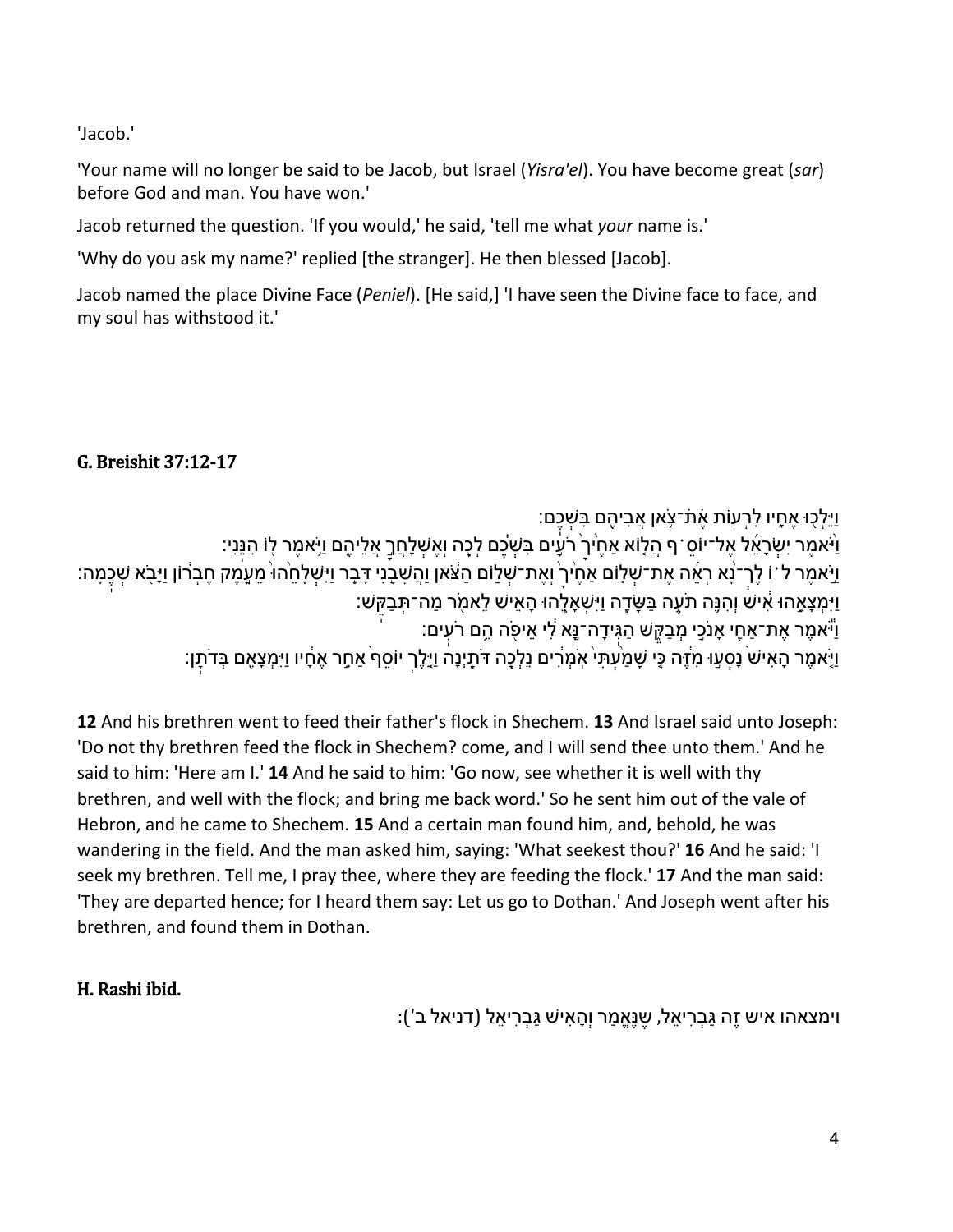#### I. Ruth 2:1-10

ֿוְּלִנָּעֲמִי מידע [מוֹדַע] לִאִישַׁ הּ אֵישׁ גִּבְּוֹר חַוֹל מִמְּשִׁפָּחַת אֱלִימֶלֶךְ וּשָׁמָוֹ בְּעַז:

וַתֹּאמֶר **֫רוּת הַמּוֹאֲבִיָּה אֶל־נָעֲמִ**י אֶלְכָה־נָּא הַשָּׂדֶה וַאֲלַקֻטָּה בַשִּׁבֵּלִים אַחַ֫ר אֲשֶׁר אֶמְצָא־חֶן בְּעֵינֵיו וַתְֹּאמֶר לָהּ לְכִי בִתְּי:

וַתֵּלֶךְ וַתָּבוֹא<sup>ׂ</sup> וַתְּלַקֵּט בַּשָּׂדֶה אַחֲרֶי הַקֹּצְרֵים וַיֵּקֶר מִקְרֶה חֶלְקַת הַשָּׂדֶה ׁלְבֹעַז אֲשֶׁר מִמִּשְׁפַּחַת אֱלִימֶֽלֶךְ: ּוְהִנֵּה־בֹ<sup>י</sup> עַז כֻּבָּא מִבֵּית לֶחֶם וַיִּאמֶר לַקּוֹצְרֻים יְהוֶה עְמָּכֶם וַיִּאמְרוּ לָוֹ יְבָרֶכְךָ יְהו<sub>ָ</sub>ה:

וַיָּׂאמֵר בֹּעַז<sup>ֹ</sup> לְנַעֲרֹוֹ הַנִּצָּב עַל־הַקּוֹצְרָים לְמֻי הַנַּעֲרָה הַזִּאת:

וַיֵּ ֿעַן הַנַּעַר הַנִּצָּב עַל־הַקּוֹצְרָים וַיֹּאמֶר נַעֲרָה מְוֹאֲבִיָּה וֹהִיא הַשֶּׁבָה עְם־נָעֶמֶי מִשְׂדֶה מוֹאְְב:

וַתּ ֹאמֶר אֲלַקֳטָה־נָּא ׁוְאָסַפְתֵּי בְעֶמָרִים אַחֲרֶי הַקּוֹצְרֶים וַתָּבַוֹא וְתַּעֲמ<sup>ָי</sup>וֹד מֵאֶז הַבֹּקֶר וְעַד־עַׁתָּה זֶה שִׁבְתָּהּ ֽט׃ ַהַבּ֖יִת ְמָע

ַוַּיֹּאמֶר בֹּעַׁז אֶל־רֹוּת הֲלָוֹא שָׁמַַעַתְּ בִּתְּי אַל־תֵּלְכִי לִלְקֹט בְּשָׂדֶה אַחֵר וְגַם לֹא תַעֲבוּרָי מִזֶה וְכָה תִדְבָּקֶין ֿעִם־נַעֲרֹתָי:

ַעֵּינַיִךְ בַּשֶּׂדֶה אֲשֶׁר־יִקְצֹרוּןۢ וְהָלֵכְתָּ אַחֲרֵיהֶׁן הֲלָוֹא צִוִּיתִי אֶת־הַנְּעָרֶים לְבִלְתַּי נָגְעֵךְ וְצָמִ´ת וְהָלַכְתְּ֔ אֶל־הַכֵּלִים ֿוְשַׁתִּית מֵאֲשֶׁר יִשְׁאֲבֻוּן הַנְּעָרְים:

וַתִּפֹּל עַל־פֶּנֶיהָ וַתִּשְׁתָּחוּ אֶרְצָה וַתַּאמֶר אֵלָ־יו מַדּוּעַ מָצָאתִי חֵן בְּעֵינֶ<sup>י</sup>ךָ לְהַכִּיהֵי וְאָנֹכְי נָכְרִי<sub>ְ</sub>ה:

Now Naomi had a kinsman on her husband's side, a man of substance, of the family of Elimelech, whose name was Boaz.

Ruth the Moabite said to Naomi, "I would like to go to the fields and glean among the ears of grain, behind someone who may show me kindness." "Yes, daughter, go," she replied;

and off she went. She came and gleaned in a field, behind the reapers; and, as luck would have it, it was the piece of land belonging to Boaz, who was of Elimelech's family.

Presently Boaz arrived from Bethlehem. He greeted the reapers, "The LORD be with you!" And they responded, "The LORD bless you!"

Boaz said to the servant who was in charge of the reapers, "Whose girl is that?"

The servant in charge of the reapers replied, "She is a Moabite girl who came back with Naomi from the country of Moab.

She said, 'Please let me glean and gather among the sheaves behind the reapers.' She has been on her feet ever since she came this morning. She has rested but little in the hut."

Boaz said to Ruth, "Listen to me, daughter. Don't go to glean in another field. Don't go elsewhere, but stay here close to my girls.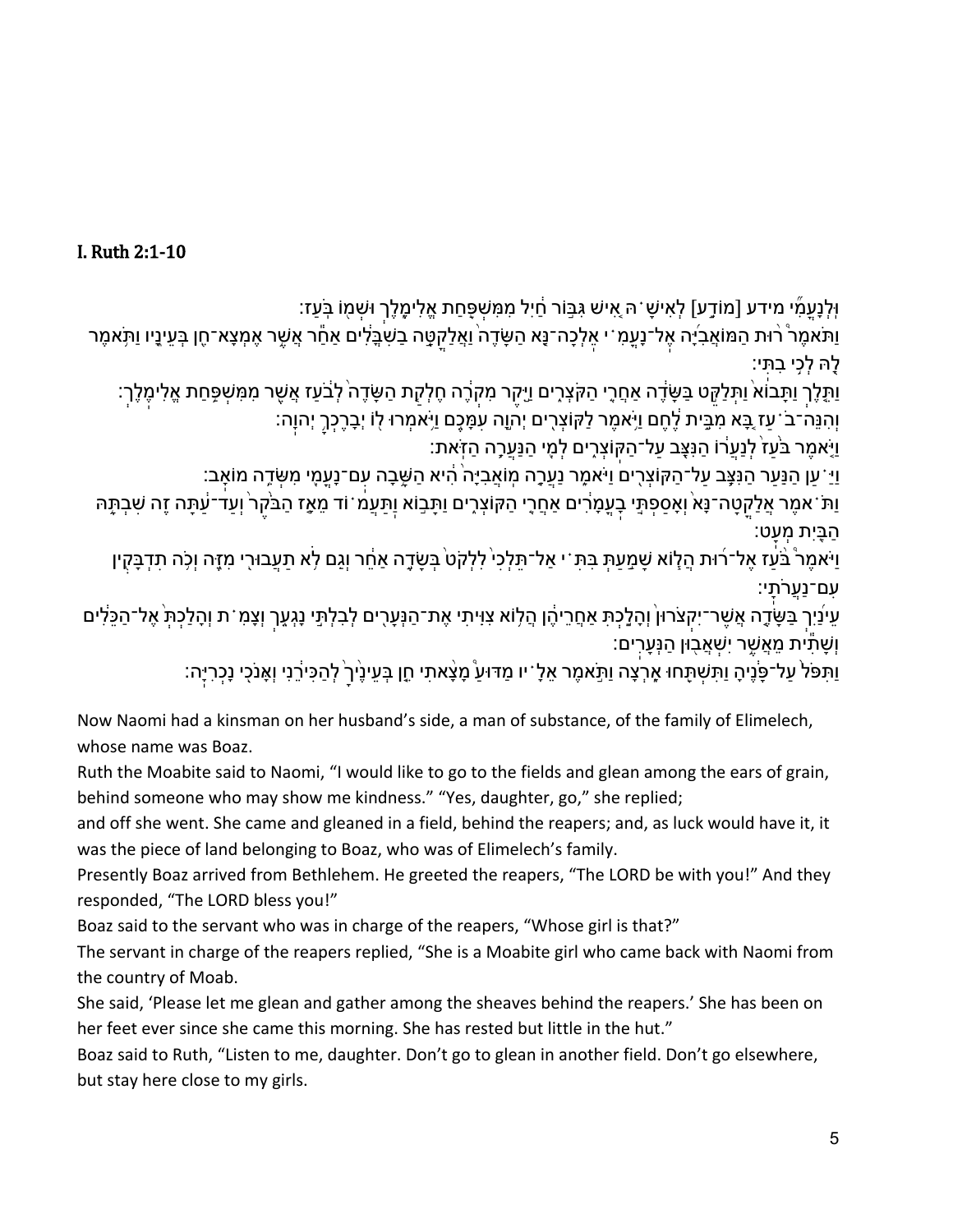Keep your eyes on the field they are reaping, and follow them. I have ordered the men not to molest you. And when you are thirsty, go to the jars and drink some of [the water] that the men have drawn."

She prostrated herself with her face to the ground, and said to him, "Why are you so kind as to single me out, when I am a foreigner?"

# J. Megilat Ruth 4:1-8

וּבֹּעַז עָלֶה הַשַּׁעַר ֿוַיֵּשָׁב שָׁם וְהִנֵּה הַגֹּאֵל עֹבֵר<sup>ֹ</sup> אֲשֶׁר דָּבֶּר־בֹּעַז וַיִּאמֶר סִוּרָה שְׁבָה־פָּה פְּלֹנֵי אַלְמֹנֵי וַיֶּסַר וַיֵֵּשֽׁ ב׃

ֿוַיִּקַּׁח עֲשָׂרָה אֲנָשִׁים מִזִּקְנֶי הָעָיר וַיַּאמֶר שְׁבוּ־פֶ**ֹה וַיֵ**ִשְֶׁבוּ:

וַיֹּאמֶר<sup>ֹ</sup> לַגֹּאֵ֫ל חֶלְקַת<sup>ֹ</sup> הַשָּׂדֶה אֲשֶׁר לְאָחֻינוּ לֶאֱלִימֶלֶךְ מִ֫כְרֵה נָעֲמִי הַשֶּׁבָה מִשְׂדֵה מוֹאְֽב:

וַאֲנִי אָמַ֫רְתִּי אֶגְלֶה אָזְנְךָ לֵאמֹ ר קְנֵה נֶגֶד הְיִשְׁבִים וְנֵגֶד זִקְנֵי עַמִּי אִם־תִּגְאַל גְאָל וְאִם־לֹא יִגְאַל הַגַּידָה לִ י ואדע [וְאֶדְעָה] כַּי אֵין זוּלְתְרָ ׁלִגְאֹוֹל וְאָנֹכִי אַחֲרֶיךָ וַיֹּאמֶר אָנֹכִי אֶגְאָֽל:

ּוַיֹּאמֶר בֹּעַז בְּיוֹם־קְנוֹתְךָ הַשֶּׂדֶה מִיַּד נָעֲמֶי וּמֵאֵת רַוּת הַמּוֹאֲבִיֶּה אֶשֶׁת־הַמֵּת ׁקניתי [קָׂנִיתָה] לְהָקָים ֵשׁם־ַה ֵמּ֖ת ַעל־נֲַחָל ֽתוֹ׃

וַיַּאמֶר הַגֹּאֵ<sup>ִ</sup>יל לַא אוּכַל לגאול־[לִגְאָל־] לִי פֶּן־אַשְׁחֻית אֶת־נַחֲלָתָי גְּאַל־לְךָ אַתָּה ֹאֶת־גְאֻלָּתִ֫י כְּי לֹא־אוּכָל לגאֹל:

וְזֹאת ֶֿלְפָנִים בְּיִשְׂרָאֵ֫ל עַל־הַגְּאוּלַָה וְעַל־הַתְּמוּרָה ֹלְקיֵים כָּל־דָּבָר שָׁלָף אֵישׁ נַעֲלֻוֹ וְנָתַ֣ן לְרֵעֶהוּ וְזָאת הַתְּעוּדָה **ַּ**בִּיְשְׂרָאֶל:

וַיֹּאמֶר<sup>'</sup>הַגֹּאֵל לְבֻׂעַז קְנֵה־לֶךְ וַיִּשְׁלָֹף נַעֲלְוֹ:

Meanwhile, Boaz had gone to the gate and sat down there. And now the redeemer whom Boaz had mentioned passed by. He called, "Come over and sit down here, So-and-so!" And he came over and sat down.

Then [Boaz] took ten elders of the town and said, "Be seated here"; and they sat down.

He said to the redeemer, "Naomi, now returned from the country of Moab, must sell the piece of land which belonged to our kinsman Elimelech.

I thought I should disclose the matter to you and say: Acquire it in the presence of those seated here and in the presence of the elders of my people. If you are willing to redeem it, redeem! But if you will not redeem, tell me, that I may know. For there is no one to redeem but you, and I come after you." "I am willing to redeem it," he replied.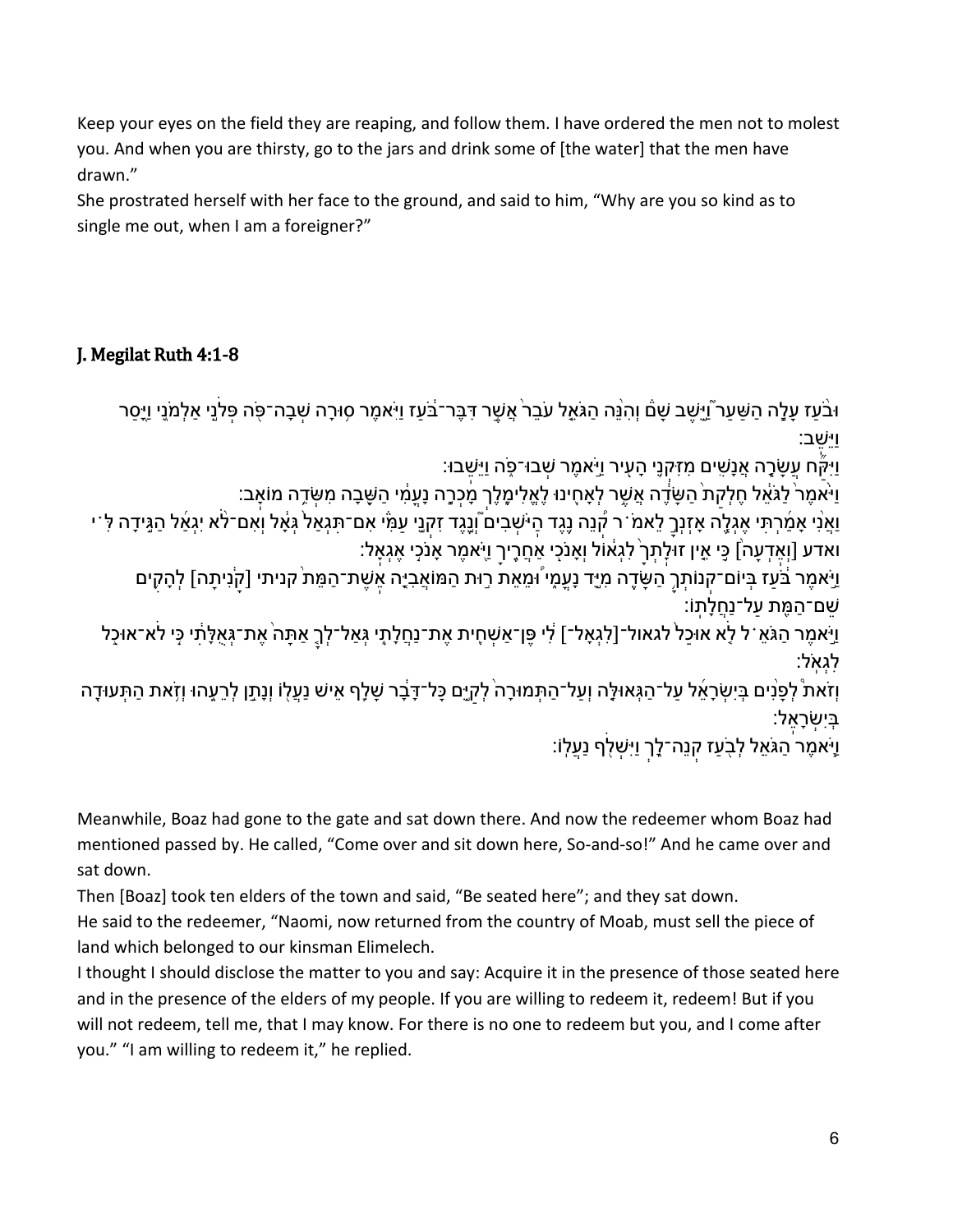Boaz continued, "When you acquire the property from Naomi and from Ruth the Moabite, you must also acquire the wife of the deceased, so as to perpetuate the name of the deceased upon his estate."

The redeemer replied, "Then I cannot redeem it for myself, lest I impair my own estate. You take over my right of redemption, for I am unable to exercise it."

Now this was formerly done in Israel in cases of redemption or exchange: to validate any transaction, one man would take off his sandal and hand it to the other. Such was the practice in Israel.

So when the redeemer said to Boaz, "Acquire for yourself," he drew off his sandal.

### K. Rashi ibid.

פלני אלמני . ולא נכתב שמו לפי שלא אבה לגאול : פלני אלמני . מתורגם בנביאים ( [שמואל](http://www.sefaria.org/I_Samuel.21) א' כא ) כסי וטמיר : פלני . מכוסה ונעלם לשון ( [דברים](http://www.sefaria.org/Deuteronomy.17) יז ) כי יפלא ( [בראשית](http://www.sefaria.org/Genesis.18) יח ) היפלא מה' דבר : אלמני . אלמון מבלי שם , ( ס"א אלמוני שהיה אלמן מד"ת שהיה לו לדרוש עמוני ולא עמונית מואבי ולא מואבית והוא אמר פן אשחית את נחלתי ) :

# L. Talmud Bavli, Megilah 29a

תניא ר"ש בן יוחי אומר בוא וראה כמה חביבין ישראל לפני הקב"ה שבכל מקום שגלו שכינה עמהן גלו למצרים שכינה עמהן שנאמר ([שמואל](http://www.sefaria.org/I_Samuel.2.27) א ב, כז) הנגלה נגליתי לבית אביך בהיותם במצרים וגו' גלו לבבל שכינה עמהן שנאמר ([ישעיהו](http://www.sefaria.org/Isaiah.43.14) מג, יד) למענכם שלחתי בבלה ואף כשהן עתידין ליגאל שכינה עמהן שנאמר ([דברים](http://www.sefaria.org/Deuteronomy.30.3) ל, ג) ושב ה' אלהיך את שבותך והשיב לא נאמר אלא ושב מלמד שהקב"ה שב עמהן מבין הגליות

It is taught in a baraita: Rabbi Shimon ben Yoḥai says: Come and see how beloved the Jewish people are before the Holy One, Blessed be He. As every place they were exiled, the Divine Presence went with them. They were exiled to Egypt, and the Divine Presence went with them, as it is stated: "Did I reveal myself to the house of your father when they were in Egypt?" (I Samuel 2:27). They were exiled to Babylonia, and the Divine Presence went with them, as it is stated: "For your sake I have sent to Babylonia" ([Isaiah 43:14\)](http://www.sefaria.org/Isaiah.43.14). So too, when, in the future, they will be redeemed, the Divine Presence will be with them, as it is stated: "Then the Lord your God will return with your captivity"[\(Deuteronomy 30:3\)](http://www.sefaria.org/Deuteronomy.30.3). It does not state: He will bring back, i.e., He will cause the Jewish people to return, but rather it says: "He will return," which teaches that the Holy One, Blessed be He, will return together with them from among the various exiles.